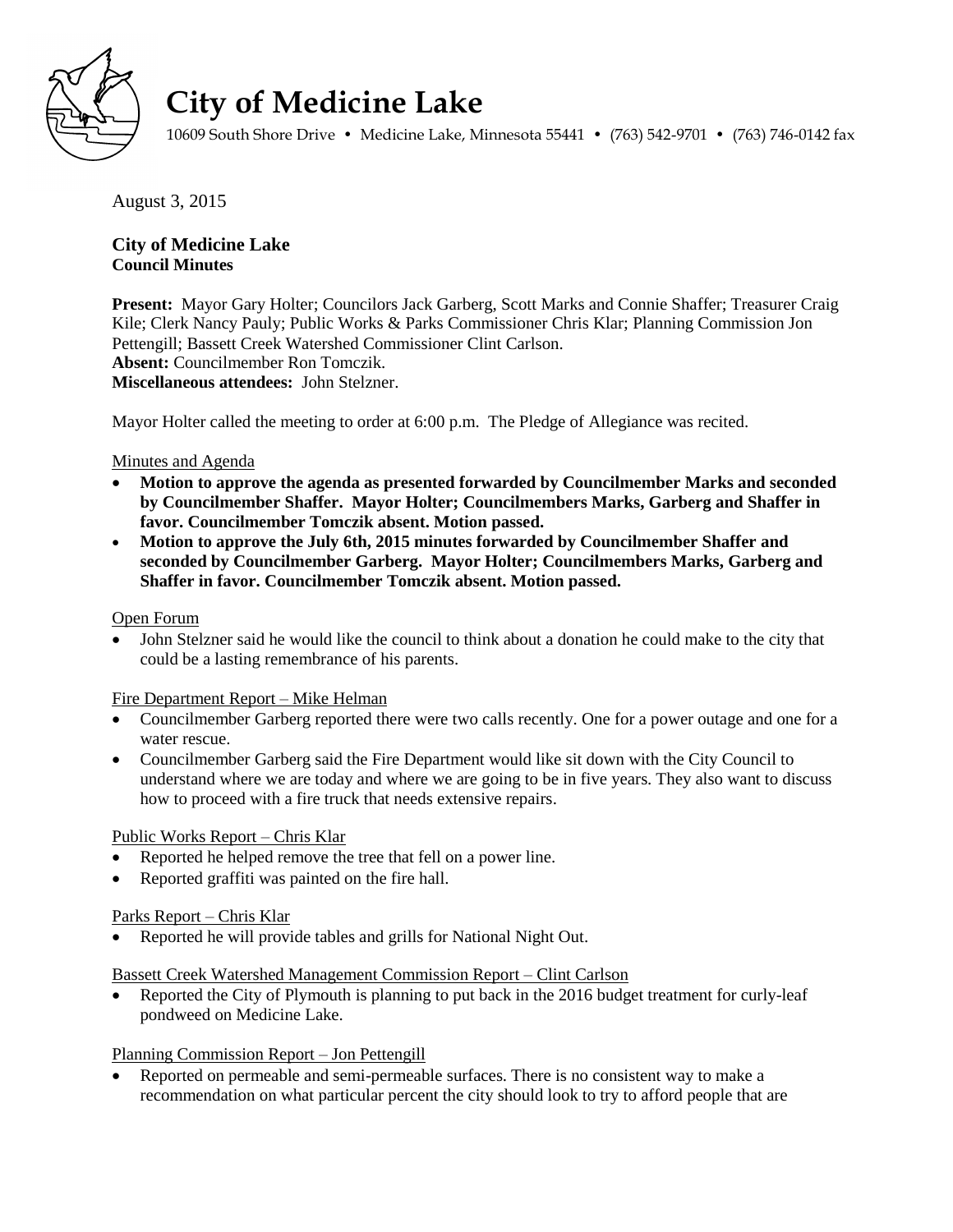looking to put semi-permeable pavers in for hardship situations. The staff planner is asking for a guidance document. Each request will still need to come as a variance request.

- **Motion to approve the language presented for incorporation into a guidance document forwarded by Councilmember Marks and seconded by Councilmember Shaffer. Mayor Holter; Councilmembers Marks, Garberg and Shaffer in favor. Councilmember Tomczik absent. Motion passed.**
- **Motion to approve Ordinance 115 an ordinance amending ordinance no. 24 forwarded by Councilmember Shaffer and seconded by Councilmember Garberg. Mayor Holter; Councilmembers Marks, Garberg and Shaffer in favor. Councilmember Tomczik absent. Motion passed.**

# Treasurer's Report-Craig Kile

- Receipts in reporting period: \$162,950
- Receipts year to date: \$173,481
- Disbursements in reporting period: \$19,887
- Disbursements year to date: \$161,445
- **Motion to approve the summary spending, receipts and cash balances through August 2, 2015 forwarded by Councilmember Garberg and seconded by Councilmember Shaffer. Mayor Holter; Councilmembers Marks, Garberg and Shaffer in favor. Councilmember Tomczik absent. Motion passed.**

# Officer Reports:

Councilmember Garberg

- Reported Marion Roe passed away.
- Asked Mr. Klar to cut down more brush at the bike crossing.
- Reported park closing signs will be updated to include no parking during overnight hours.

# Councilmember Shaffer

Reported nothing to report.

# Councilmember Tomczik

• No report.

# Councilmember Marks

- Reported he spoke to our rep at Pipe Services. They are putting us on the calendar for later in August for I/I work.
- Reported he received a letter that a new I/I monitoring period is July 1, 2015 through June 30, 2016.
- Reported he completed the SAC (Sewer Availability Charge) report for this quarter and submitted it to Met Council.

# Mayor Holter

- Thanked everyone involved for getting the power restored so quickly.
- Reported he was asked whether the City plans to pursue city water. Councilmembers said it may need to be on the ballot or have a lot of public hearings.

# Unfinished Business

Mr. Klar reported he is working on the Jevne Park rules enforcement.

# New Business

• Next month's Council meeting will be held on Monday, September  $14<sup>th</sup>$ .